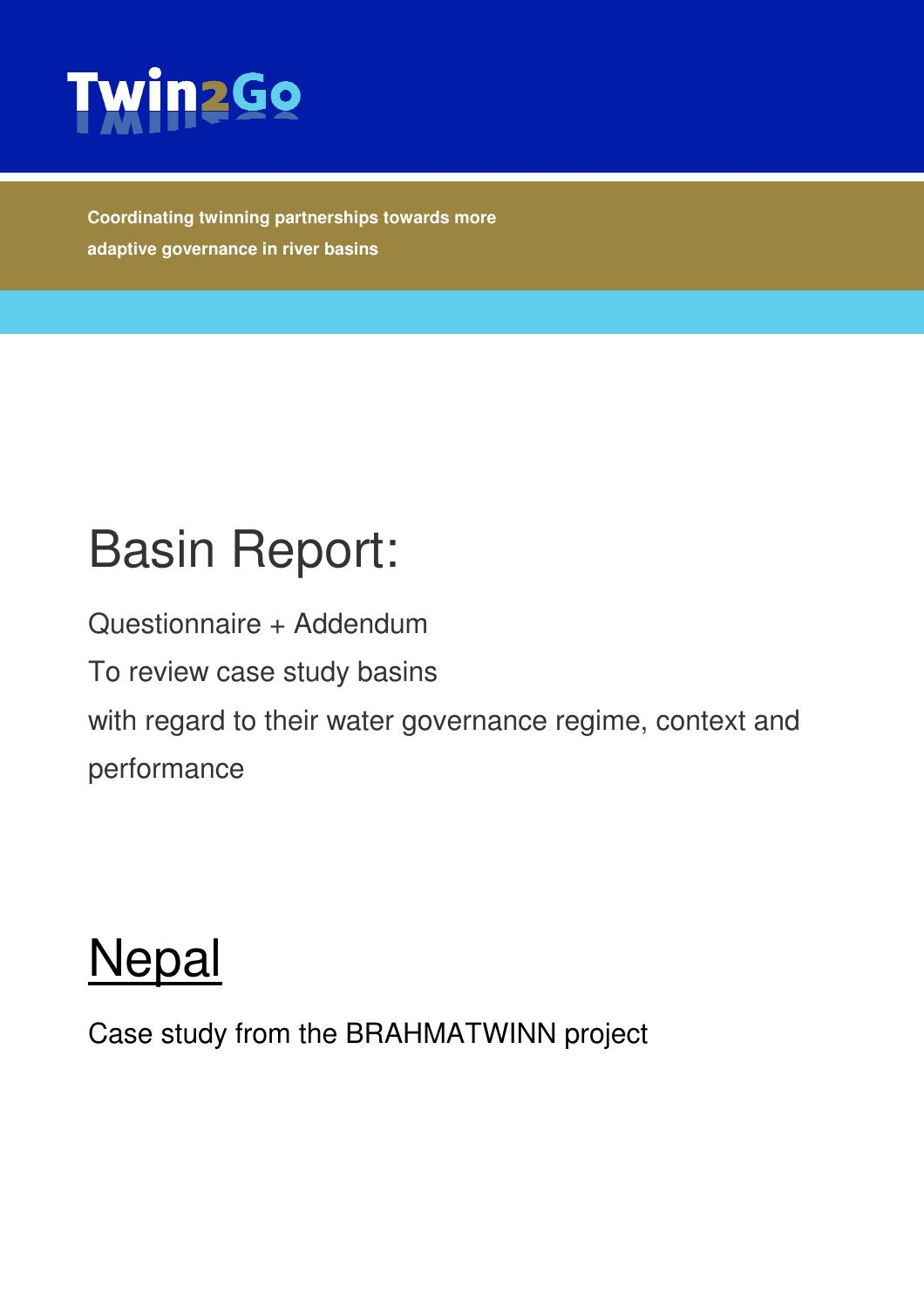

## **About this questionnaire**

#### **1. Introduction**

This questionnaire was developed within the consortium of the **Twin2Go** EC-project based on research case studies from numerous macro-scale river basins. The aim of the questionnaire is to investigate and document professional know-how about the process of implementing integrated water resources management (IWRM) in river basins studied in various EC-projects of the  $6<sup>th</sup>$  EC Framework Program (FP6), a worldwide perspective with respect to impacts of climate change.

The Upper Brahmaputra River Basin (UBRB) was one of the twinning basins in the **BRAHMATWINN** EC-project has been identified as a representative case study for further investigation in the Himalaya mountain region and became part of the **Twin2Go** EC-project. The results achieved by discussing and filling in this questionnaire therefore are not only of regional relevance but will also contribute to better understand the challenges and constraints for implementing IWRM as defined by the GWP in a global perspective.

The **Twin2Go** questionnaire is based on the case study results provided by the BRAHMATWINN EC-project and complement them with information about the basins' water governance regime, its context and performance. An explanation of the indicators, the scoring system applied and potential data sources is provided in the guidance document associated with the questionnaire.

### **2. Objectives**

The objectives of the questionnaire are threefold:

- (i) To provide a comprehensive professional expert assessment of the status of IWRM implementation by local actors (LA) in the UBRB.
- (ii) To quantify the **Twin2Go** indicators related to issues of the basins' water governance regime, its context and performance and to specify the reasons identified by the LA for the applied indicator scoring.
- (iii) Evaluate the usefulness of the indicators identified by **Twin2Go** and specify complement ones that add to the basin assessment both in a regional and generic perspective.

### **3. How to fill in the questionnaire**

The questionnaire has been worked out during a two day workshop that took place between June  $3<sup>rd</sup>$ and 4<sup>th</sup>, 2010 in Guwahati, Assam, NE-India by invited professional experts. The process of filling in the questionnaire was a group effort and at the end of the workshop we had final questionnaires filled in jointly by the national experts groups from Nepal, Bhutan and NE-India.

Filling of the indicator table followed the following procedure:

- (i) Each participant of the workshop should read through the indicator description of the guiding document carefully and understand their meaning for the IWRM implementation assessment. This will provide sufficient information about the indicator meaning and will support the respective national group efforts to complete the questionnaire during the workshop.
- (ii) Assign a score to each of the indicators as described in the guiding document, i.e. "B". In the case of numerical indicators like indices, you should add the numerical value in brackets after the score, e.g. "B (0.178)" or "C (12,534)".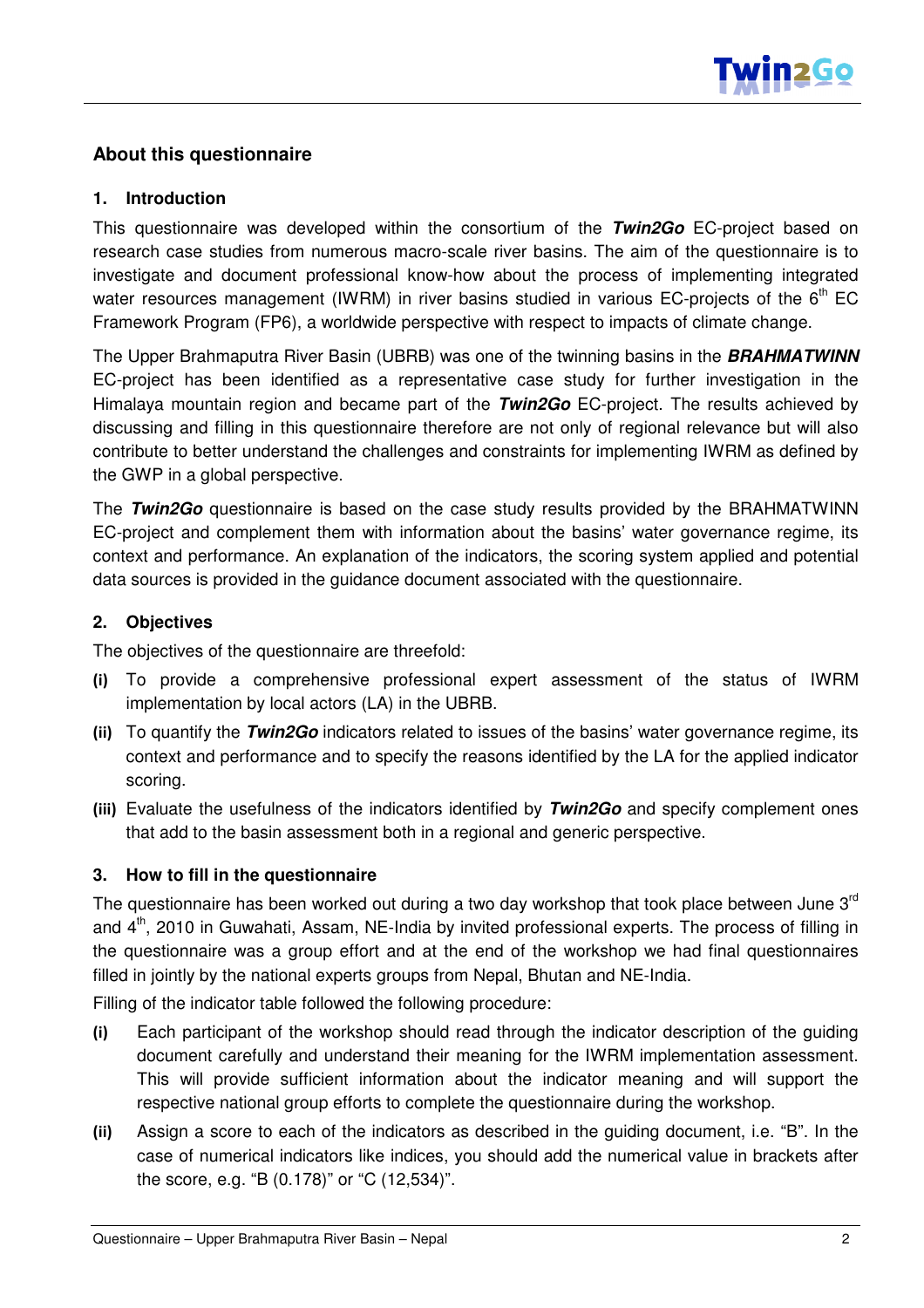

- (iii) The reasons for the scoring have to be explained in brief in the column "comments" and should be both comprehensive and descriptive for evaluation purposes. This column can also be used to specify if the given scoring was controversially discussed, to document data sources required or missing or to add further information that you find relevant for a better understanding of the topic addressed.
- (iv) Based on the preliminary synthesis results and discussion during the Twin2Go synthesis workshop (Stockholm, 01-02/09/10) an addendum was made with some additional parameters. This addendum has been filled by the same experts.

**The resulting data will be post-processed and added to the Twin2Go database. Should you feel these scores do not reflect the situation of the basin accurately, or want to contest any of the information included, you may contact the project organisers.** 

**Contact information as well as additional information regarding the project and the results can be found on** 

**www.twin2go.eu.** 

**Names of participating experts have been removed for confidentiality purposes.**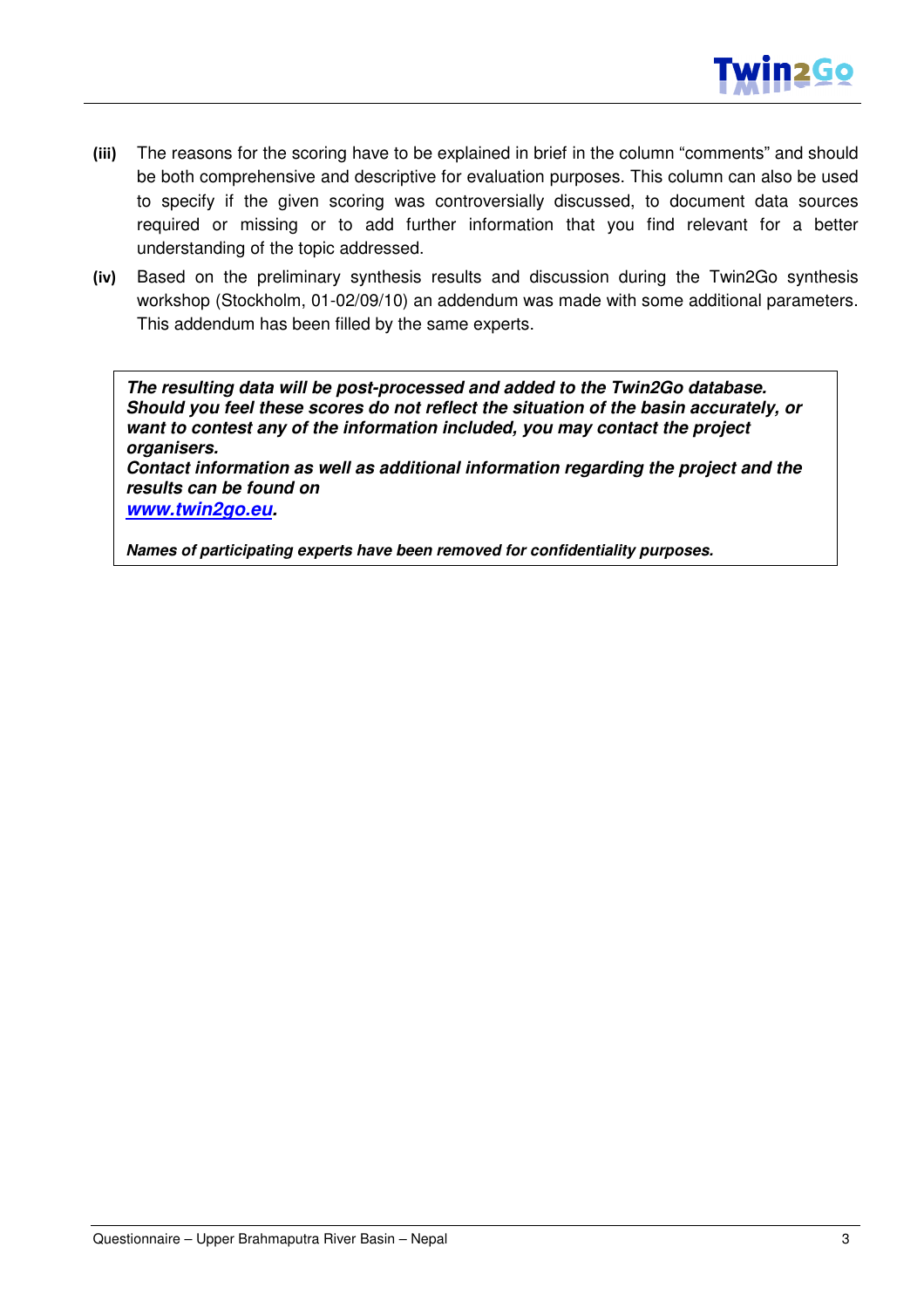

## **Table of Contents**

| a) Water policy, institutional & legal framework (formal and informal)                                                         | 5 |
|--------------------------------------------------------------------------------------------------------------------------------|---|
| b) Formalisation of IWRM principles & Millennium Development Goals                                                             | 7 |
| c) Decision making regarding uncertainties                                                                                     | 8 |
| II) Actor networks with emphasis on the role and interactions of state and non-state actors and                                |   |
| a) Cooperation and coordination structures                                                                                     | 8 |
| b) Information sharing via formal rules, dependency relationships etc.                                                         | 9 |
| III) Multi-level interactions across administrative boundaries and vertical integration across levels and<br>a) Centralisation | 9 |
|                                                                                                                                |   |
|                                                                                                                                |   |
| II) Good Governance Principles at the national level - legal basis at the national level 11                                    |   |
|                                                                                                                                |   |
|                                                                                                                                |   |
|                                                                                                                                |   |
|                                                                                                                                |   |
|                                                                                                                                |   |
|                                                                                                                                |   |
|                                                                                                                                |   |
|                                                                                                                                |   |
|                                                                                                                                |   |
|                                                                                                                                |   |
|                                                                                                                                |   |
|                                                                                                                                |   |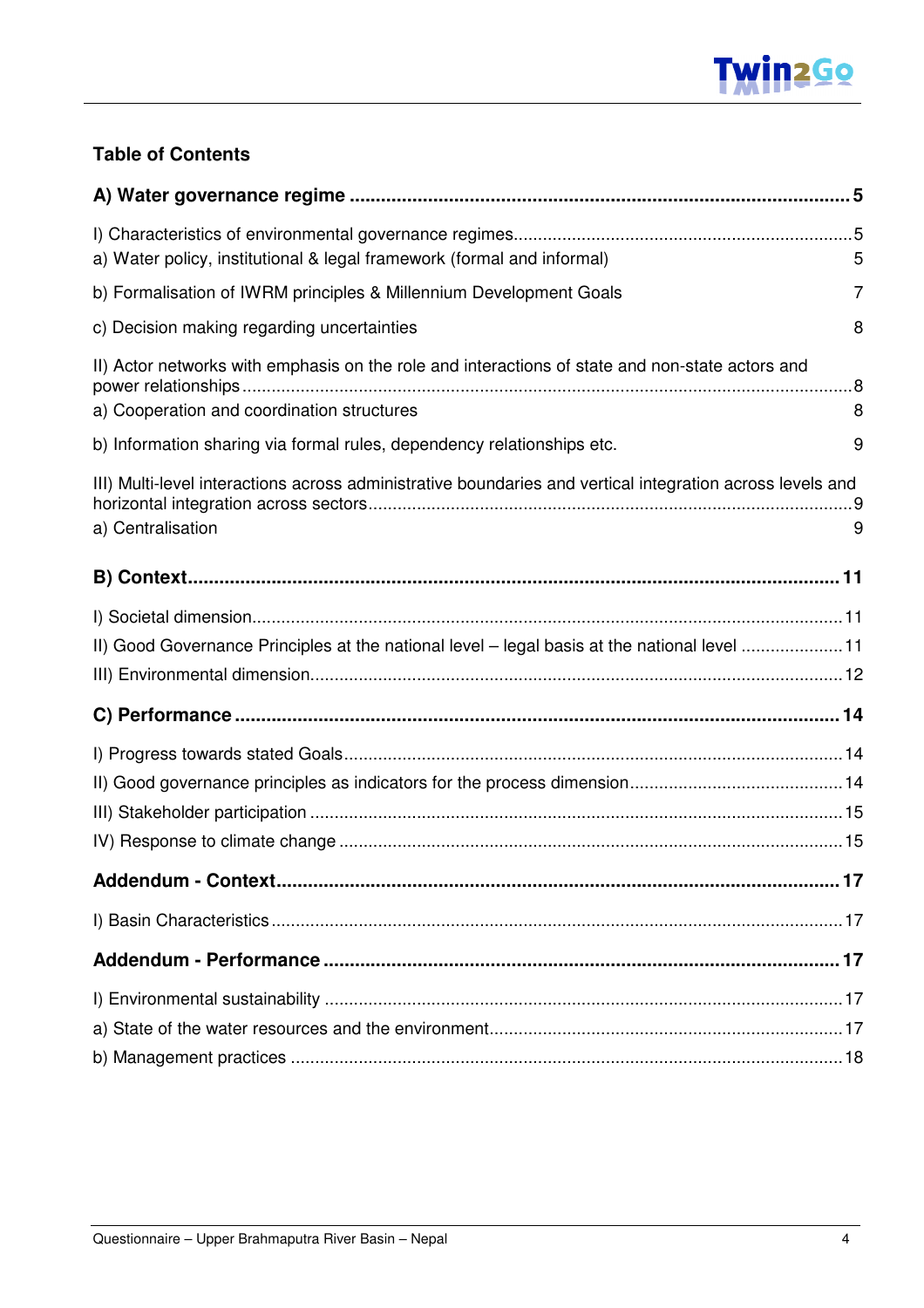

# **A) Water governance regime**

| No. | <b>Indicator</b>                                                       | <b>Score</b> | <b>Comments</b>                                                                                                          |
|-----|------------------------------------------------------------------------|--------------|--------------------------------------------------------------------------------------------------------------------------|
|     | I) Characteristics of environmental governance regimes                 |              |                                                                                                                          |
|     | a) Water policy, institutional & legal framework (formal and informal) |              |                                                                                                                          |
|     |                                                                        | A            | Water Resources Act and Regulation (1992)                                                                                |
|     |                                                                        |              | - Umbrella legislation for hydropower, Irrigation, drinking water and other water use                                    |
|     |                                                                        |              | Electricity Act and Regulation (1992) - Legislation of Power sector emphasizing Hydropower                               |
|     |                                                                        |              | Regulations under Water Resources Act -Drinking Water Supply Regulation and Irrigation                                   |
|     | <b>Domestic water legislation</b>                                      |              | Regulation                                                                                                               |
| 1.  | (laws, by-laws, etc.) in place?                                        |              | Nepal Water Supply Corporation Act, 1989                                                                                 |
|     |                                                                        |              | Water Supply Management Board Act, 2007.- drinking water in urban areas                                                  |
|     |                                                                        |              | Environmental Protection Act, 1996                                                                                       |
|     |                                                                        |              | (Thapa 2009).                                                                                                            |
|     |                                                                        |              | Nepal does not have a National Water Policy Document (Mirza 2007).                                                       |
|     | <b>Domestic Water Law: Public</b>                                      | B            | the laws for the exercise of public character of water are in place; water is declared as state property                 |
| 2.  | character of water and legal<br>status of water use rights             |              |                                                                                                                          |
|     | <b>Domestic Water Law: Explicit</b>                                    | B            | Local people water rights are protected                                                                                  |
| 3.  | recognition of traditional and                                         |              |                                                                                                                          |
|     | indigenous water uses                                                  | C            | Just based on availability, water management is informal                                                                 |
|     | <b>Domestic Water Law: On flow</b>                                     |              | Opinion of another stakeholder from the region is A, A comes from the water rights are prioritised based upon the use of |
| 4.  | availability, third party rights                                       |              | water resources, and also the protection of downstream ecology are taken into account. For example, in hydropower, 10%   |
|     | and ecological requirements                                            |              | downstream flow is mandatory to maintain downstream ecology.                                                             |
| 5.  | Integration of domestic water                                          | A            | Water Resources Act integrates all                                                                                       |
|     | legislation                                                            |              |                                                                                                                          |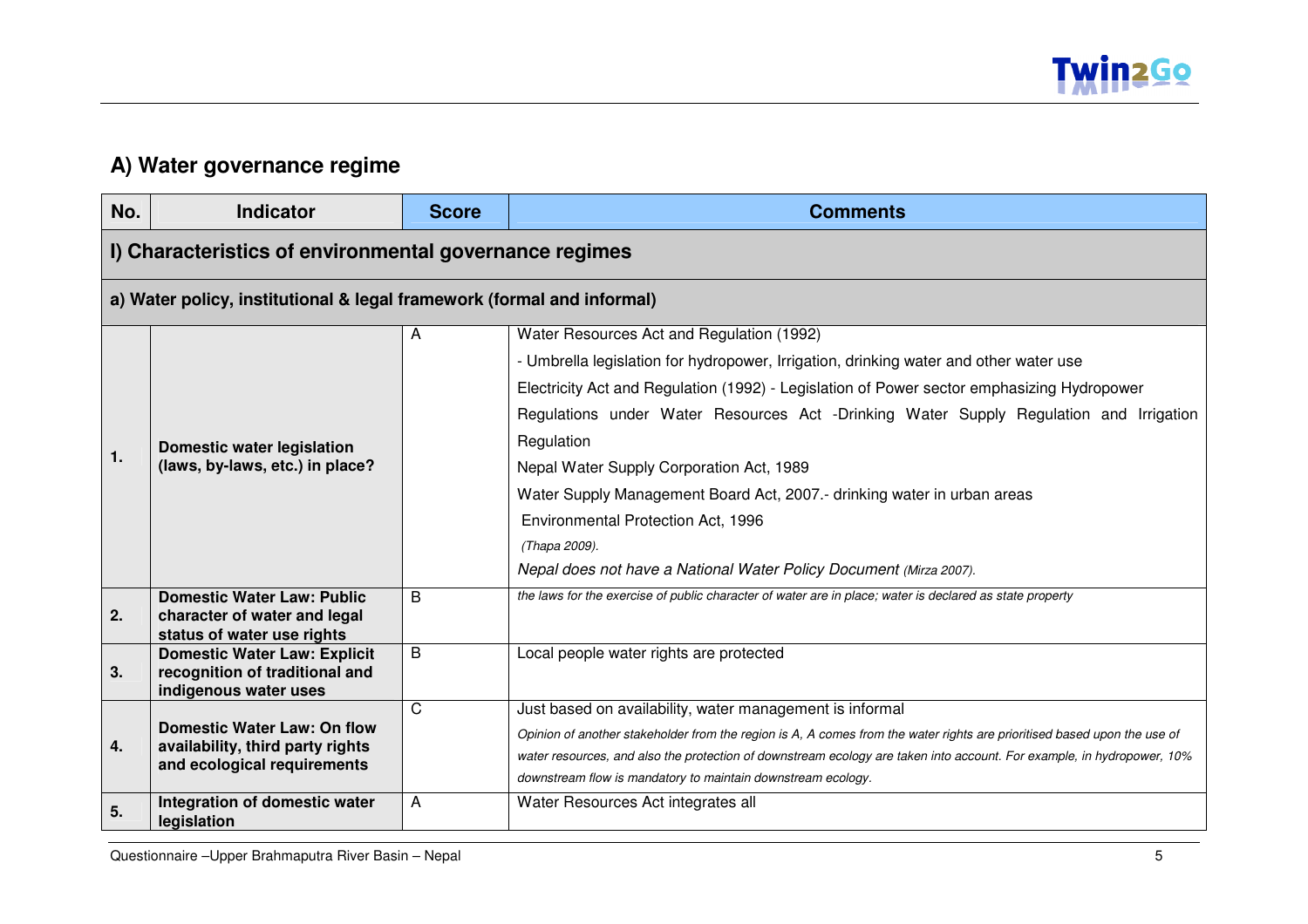

| No.             | <b>Indicator</b>                                            | <b>Score</b> | <b>Comments</b>                                                                                                              |
|-----------------|-------------------------------------------------------------|--------------|------------------------------------------------------------------------------------------------------------------------------|
|                 | <b>Multilevel structure of domestic</b>                     | A            | 3 Levels: Central government, DDC (district development community)- district water resources                                 |
| 6.              | water legislation and<br>subsidiarity                       |              | committee, municipality or village development committee- local water user communities,                                      |
|                 | <b>Existence of formal domestic</b>                         | $\mathsf{C}$ | Everything guided by water resources act                                                                                     |
| 7.              | administrative structure for                                |              |                                                                                                                              |
|                 | water governance                                            | B            | Water and Energy Commission as national basin organization as member of NABO                                                 |
|                 |                                                             |              | water management assumed an institutional form in 1981 when created its Water and Energy Commission Secretariat              |
|                 | National basin organisation or                              |              |                                                                                                                              |
| 8.              | comparable arrangement                                      |              | (WECS) as the coordinating arm of the Water and Energy Commission, establishment of River Basin Management<br>Offices(RMBO): |
|                 |                                                             |              | Koshi, Narayani and Karnali; RBMO to be responsible for allocating waters (Thapa 2009).                                      |
|                 | <b>Formalised transboundary</b>                             | D            | There are transboundary issue with India and China .Need of a coordination organization.                                     |
| 9.              | coordination organisation                                   |              |                                                                                                                              |
|                 | <b>Formal institution (legislation)</b>                     | B            | National Water Plan, formulated in 2005                                                                                      |
| 10 <sub>1</sub> | that prescribes the basin                                   |              |                                                                                                                              |
|                 | management principle                                        |              |                                                                                                                              |
|                 |                                                             | A            | National WR strategy of 2002 and national water plan 2005                                                                    |
| 11.             | Water (basin) strategies,                                   |              | Opinion of another stakeholder is B, thinks that water strategies and plan (2002 and 2005) are existed but not fully         |
|                 | programmes and plans                                        |              | implemented. For example, the national water plan targets to increase hydropower by certain MW by this date, but not         |
|                 |                                                             |              | achieved so far. So difficult to agree that it is fully implemented.                                                         |
|                 | <b>Financing mechanisms:</b>                                | B            | Dominant source - Public sector                                                                                              |
| 12.             | Degree of investment from                                   |              |                                                                                                                              |
|                 | private sector/ public/ other                               |              |                                                                                                                              |
|                 | sources (e.g. international)<br><b>Economic instruments</b> | $\mathsf C$  |                                                                                                                              |
| 13.             | Is water for irrigation priced?                             |              |                                                                                                                              |
|                 | <b>Economic instruments</b>                                 | B            | Public Sector: with regards to project costs price charged too low, with regards to user price                               |
| 14.             | Is water for households priced                              |              | charged too high                                                                                                             |
|                 | in urban areas?                                             |              |                                                                                                                              |
| 15.             | <b>Economic instruments</b>                                 | C            | Industry draw water directly in their own without any charged, not so much industry                                          |
|                 | Is water for industry priced?                               |              |                                                                                                                              |
| 16.             | Tradable permits related to                                 | C            | No permits exist                                                                                                             |
|                 | water abstraction/use                                       |              |                                                                                                                              |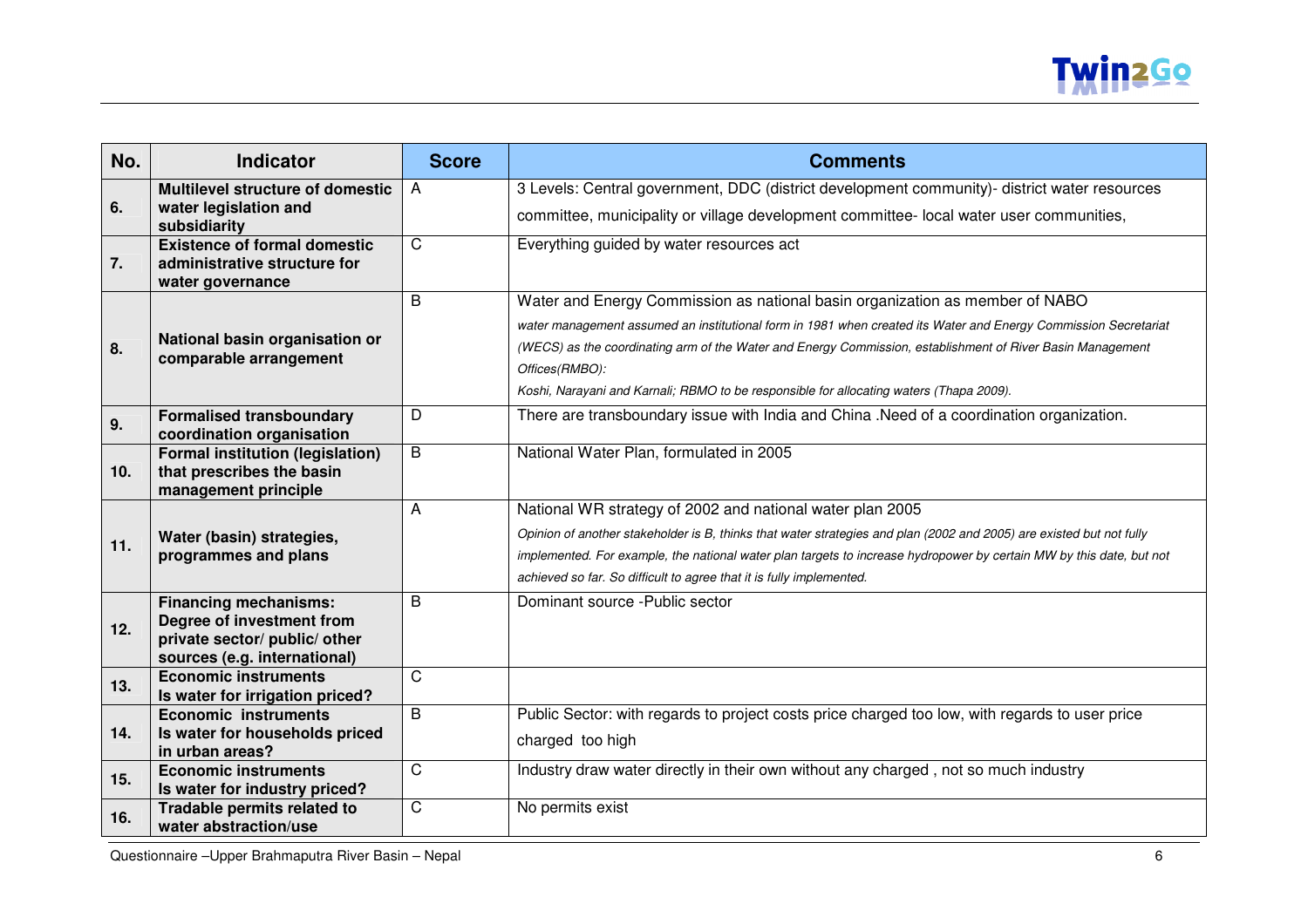

| No.  | <b>Indicator</b>                                                                  | <b>Score</b>   | <b>Comments</b>                                                                                                                                                                                                                                                                                                                                                                                                                                                                                                                       |  |
|------|-----------------------------------------------------------------------------------|----------------|---------------------------------------------------------------------------------------------------------------------------------------------------------------------------------------------------------------------------------------------------------------------------------------------------------------------------------------------------------------------------------------------------------------------------------------------------------------------------------------------------------------------------------------|--|
| 17.  | Polluter pays principle (related<br>to water)                                     | C              |                                                                                                                                                                                                                                                                                                                                                                                                                                                                                                                                       |  |
| 18.  | <b>Environmental subsidies</b><br>(related to water)                              | $\mathsf{C}$   |                                                                                                                                                                                                                                                                                                                                                                                                                                                                                                                                       |  |
| 19.  | <b>Payment for ecosystem</b><br>services (related to water)                       | $\overline{C}$ | No pricing, 10% of mean monthly flow released for environmental services<br>It is considered: "Payment for Ecosystem Services: Developing Forest Carbon Projects in Nepal" as example of how forest<br>carbon credits and payment for other ecosystem services (biodiversity, water, soil quality, etc.) could be pursued; example:<br>PES Mechanism in Kulekhani Watershed (ongoing project), Sellers: Communities, Buyers: Hydroelectric power facility                                                                             |  |
| 20.  | Tradable permits (related to<br>water quality, maximum,<br>allowable loads etc.)  | $\mathsf{C}$   |                                                                                                                                                                                                                                                                                                                                                                                                                                                                                                                                       |  |
| 21.  | <b>Environmental tax (related to</b><br>water)                                    | B              | Example: Petroleum product charged 1 Rupee per litre for pollution; Currently Rs 0.5 per liter tax<br>imposed on petrol and diesel for pollution control.                                                                                                                                                                                                                                                                                                                                                                             |  |
| 22.  | Presence of substituting<br>informal institutions for<br>management of water      | B              | In practice informal system, e.g farmer managed irrigation system but formal system also exists                                                                                                                                                                                                                                                                                                                                                                                                                                       |  |
| 23.  | <b>Presence of complementary</b><br>informal institutions for water<br>management | A              | Water management based on informal institutions<br>existing water allocations across the sectors are mostly governed by customary water law, based on the informal traditions<br>and need-based allocations. The local customary law provides priority to irrigation needs, because of the agricultural-<br>based livelihoods of the communities. Because of growing competition water allocations are wished to become more<br>transparent and formal, which would protect water rights during the water-scarce periods (IWMI 2002). |  |
| 23.a | Case-specific indicator(s)                                                        |                |                                                                                                                                                                                                                                                                                                                                                                                                                                                                                                                                       |  |
|      | b) Formalisation of IWRM principles & Millennium Development Goals                |                |                                                                                                                                                                                                                                                                                                                                                                                                                                                                                                                                       |  |
| 24.  | <b>Formalised IWRM principles</b>                                                 | C              | Water plan is there, has not been implemented, process of formulating water resources policy                                                                                                                                                                                                                                                                                                                                                                                                                                          |  |
| 25.  | State of implementation of<br><b>IWRM</b> principles                              | C              | See above, it is in process                                                                                                                                                                                                                                                                                                                                                                                                                                                                                                           |  |
| 26.  | <b>Capacity to implement IWRM</b>                                                 | $\mathsf{C}$   | Institutional organisation has to be re-structure<br>Another stakeholder says B: believes efforts are made to increase IWRM capacity, for example, university is launching<br>master programs in IWRM, trainings etc.                                                                                                                                                                                                                                                                                                                 |  |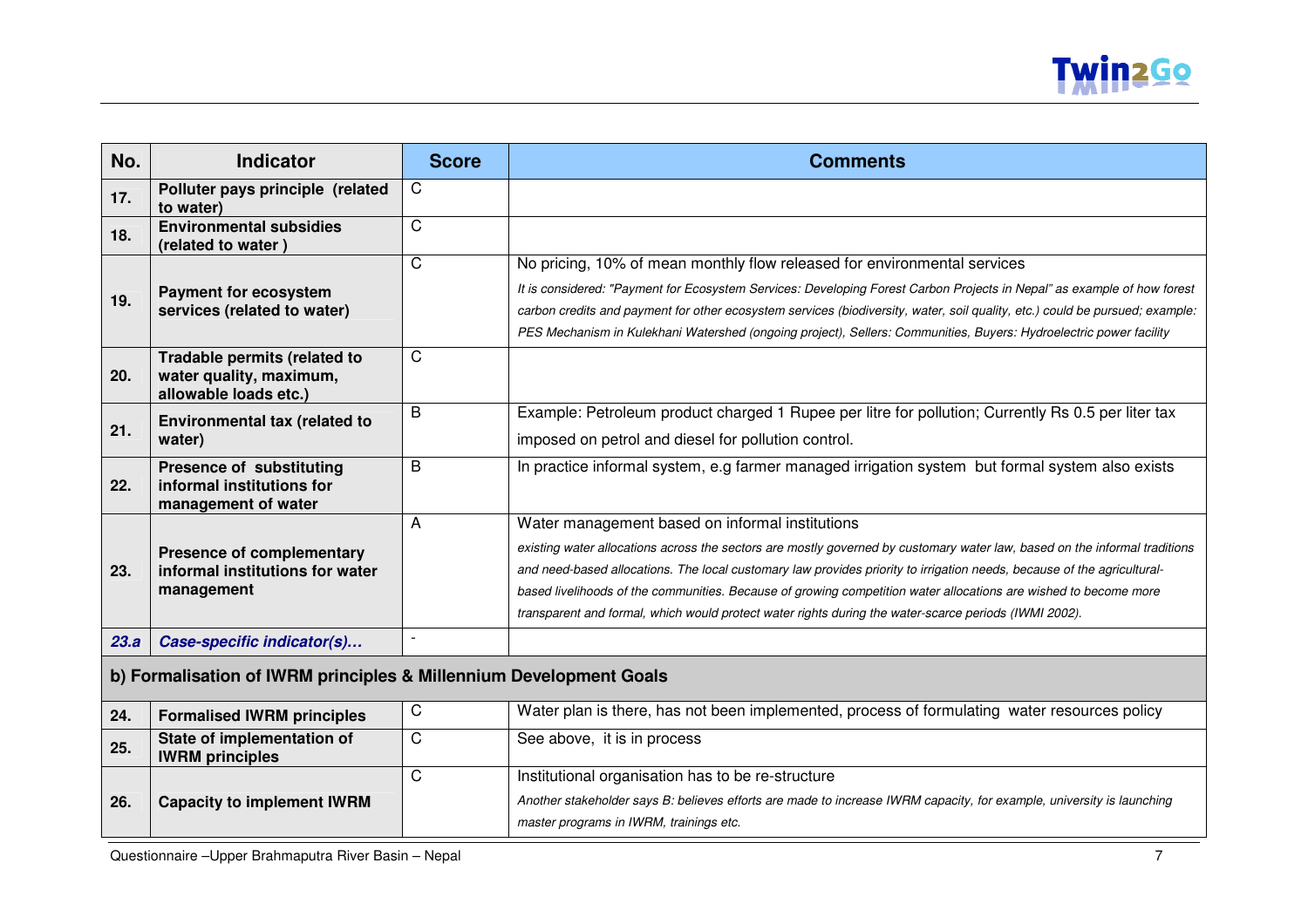

| No.  | <b>Indicator</b>                                                                                                    | <b>Score</b> | <b>Comments</b>                                                                                                                                                             |  |
|------|---------------------------------------------------------------------------------------------------------------------|--------------|-----------------------------------------------------------------------------------------------------------------------------------------------------------------------------|--|
| 27.  | Is universal and non-<br>discriminatory access to safe<br>drinking water and sanitation a<br>goal?                  | А            | By 2017 goal to provide safe drinking water to all population (MDG connected)                                                                                               |  |
| 28.  | Integration of wetlands in<br><b>IWRM and IRBM*</b>                                                                 | B            | WEC - Water and Energy Commission- as Apex Level institution in Water Sector (Thapa 2009); National Wetland Policy<br>2003                                                  |  |
| 28.a | Case-specific indicator(s)                                                                                          |              |                                                                                                                                                                             |  |
|      | c) Decision making regarding uncertainties                                                                          |              |                                                                                                                                                                             |  |
| 29.  | <b>General practices for dealing</b><br>with uncertainties                                                          | A            |                                                                                                                                                                             |  |
| 30.  | Dealing with uncertainties:<br><b>Reversible and flexible options</b>                                               | B            |                                                                                                                                                                             |  |
| 31.  | <b>Dealing with uncertainties:</b><br><b>Safety margins</b>                                                         | B            |                                                                                                                                                                             |  |
| 32.  | Are scenarios used for decision<br>making?                                                                          | B            | Plan and Rescue, floods, landslides                                                                                                                                         |  |
| 33.  | <b>Climate risks: Climate</b><br>variability and change                                                             | C            | Is considered but not in Ministry, Climate Change council, chair by prime minister                                                                                          |  |
| 33.a | Case-specific indicator(s)                                                                                          |              |                                                                                                                                                                             |  |
|      | II) Actor networks with emphasis on the role and interactions of state and non-state actors and power relationships |              |                                                                                                                                                                             |  |
|      | a) Cooperation and coordination structures                                                                          |              |                                                                                                                                                                             |  |
| 34.  | <b>Vertical coordination</b><br>(governmental)                                                                      | A            | 3 levels<br>Another stakeholder agrees that there clear allocation of task in policies and plans' but can't agree that its fully<br>coordinated.//the coordination is poor. |  |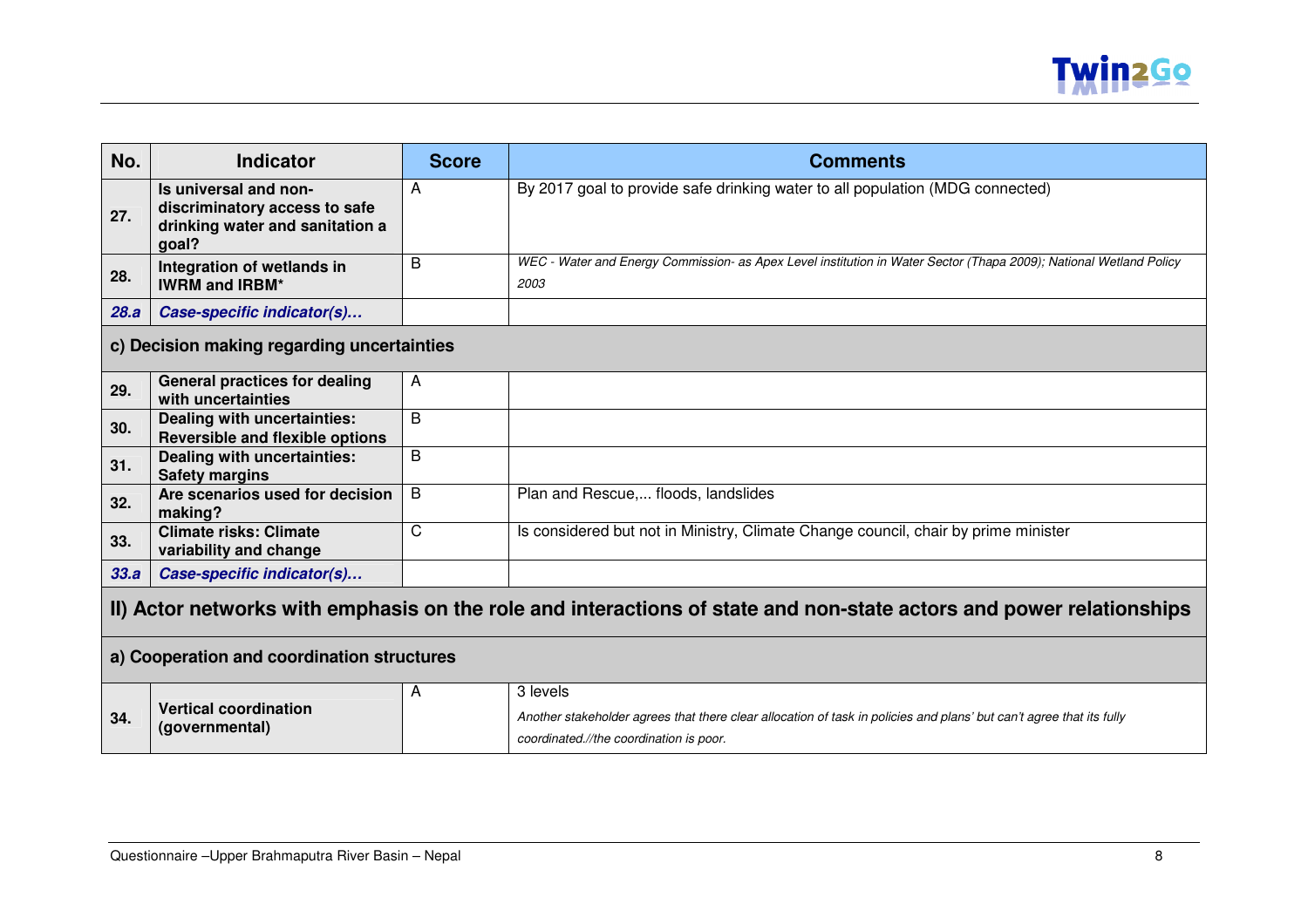

| No.                                                                                                                                                                     | <b>Indicator</b>                                                                           | <b>Score</b> | <b>Comments</b>                                                                                                                                                                                                                                                                                                                                                                                                                                                                                                                                                                                                                                                                                                                                                              |  |
|-------------------------------------------------------------------------------------------------------------------------------------------------------------------------|--------------------------------------------------------------------------------------------|--------------|------------------------------------------------------------------------------------------------------------------------------------------------------------------------------------------------------------------------------------------------------------------------------------------------------------------------------------------------------------------------------------------------------------------------------------------------------------------------------------------------------------------------------------------------------------------------------------------------------------------------------------------------------------------------------------------------------------------------------------------------------------------------------|--|
| 35.                                                                                                                                                                     | <b>Horizontal coordination</b><br>(governmental)                                           | C            | Some overlap<br>lack of coordination among various local institutional stakeholders, for managing the water resources in the basin. Some of<br>the local-level formal stakeholders are the District Water Resources Committee (DWRC), the District Development<br>Committee (DDC), the Village Development Committee (VDC), Non Governmental Organizations (NGOs), and other water<br>user groups, and the Farmer Managed Irrigation Systems (FMIS). The statutory roles and functions of these local<br>stakeholders on the allocation of water resources are not clearly defined in the National Water Resources Act (1993),<br>resulting in conflicts among them. The National Water Resources Act (1993) has given the DWRC greater authority on<br>decision (IWMI2002). |  |
| 36.                                                                                                                                                                     | Role of local governments                                                                  | C            | Other opinion is B Local government is not fully restricted. For example, while implementing hydropower, the local<br>government, Village development Committee and district development committee are consulted and formal written<br>document in favour of project is required from these local government authorities.                                                                                                                                                                                                                                                                                                                                                                                                                                                    |  |
| 36.a                                                                                                                                                                    | Case-specific indicator(s)                                                                 |              |                                                                                                                                                                                                                                                                                                                                                                                                                                                                                                                                                                                                                                                                                                                                                                              |  |
|                                                                                                                                                                         | b) Information sharing via formal rules, dependency relationships etc.                     |              |                                                                                                                                                                                                                                                                                                                                                                                                                                                                                                                                                                                                                                                                                                                                                                              |  |
| 37.                                                                                                                                                                     | Kinds of knowledge included<br>=> Role of experts/ science,<br>local/traditional knowledge | A            |                                                                                                                                                                                                                                                                                                                                                                                                                                                                                                                                                                                                                                                                                                                                                                              |  |
| 38.                                                                                                                                                                     | Access to information =><br>about expert knowledge and<br>management plans                 | C            | Water information dissemination depends on request and not all information published in the web<br>or somewhere else                                                                                                                                                                                                                                                                                                                                                                                                                                                                                                                                                                                                                                                         |  |
| 38.a                                                                                                                                                                    | Case-specific indicator(s)                                                                 |              |                                                                                                                                                                                                                                                                                                                                                                                                                                                                                                                                                                                                                                                                                                                                                                              |  |
| III) Multi-level interactions across administrative boundaries and vertical integration across levels and horizontal<br>integration across sectors<br>a) Centralisation |                                                                                            |              |                                                                                                                                                                                                                                                                                                                                                                                                                                                                                                                                                                                                                                                                                                                                                                              |  |
| 39.                                                                                                                                                                     | One level one actor?                                                                       | Α            |                                                                                                                                                                                                                                                                                                                                                                                                                                                                                                                                                                                                                                                                                                                                                                              |  |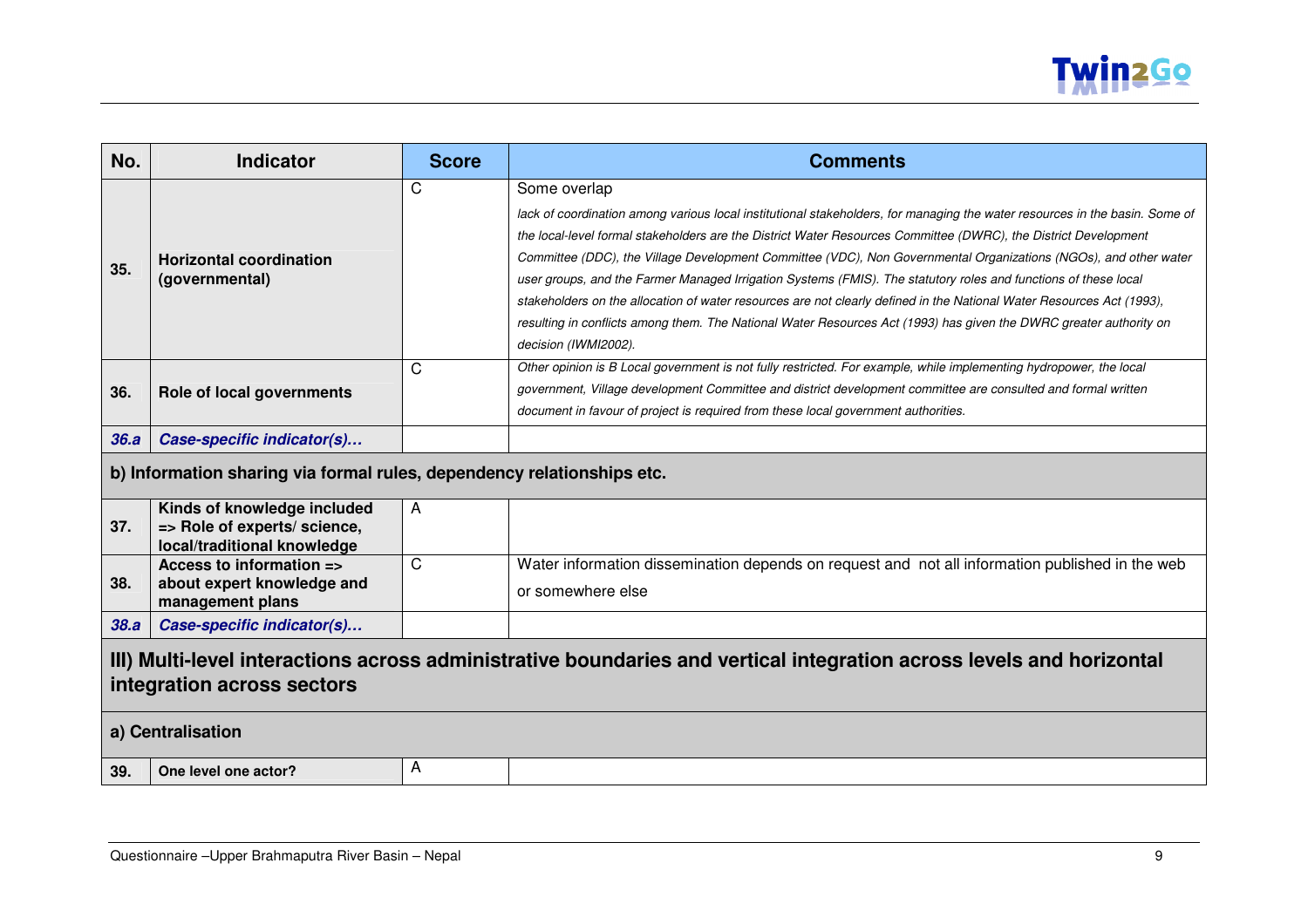

| No.  | <b>Indicator</b>                                    | <b>Score</b> | <b>Comments</b>                                                                                                                                                                                                                                    |
|------|-----------------------------------------------------|--------------|----------------------------------------------------------------------------------------------------------------------------------------------------------------------------------------------------------------------------------------------------|
| 40.  | Degree of centralisation                            | U            | Centralized<br>implementation is decentralised. For example, in hydropower, during implementation the local authorities are seriously<br>consulted. Another example, the land acquisition is carried out with consultation from local authorities. |
| 41.  | <b>Technical capacity and economies</b><br>of scale | В            |                                                                                                                                                                                                                                                    |
| 42.  | <b>Legal obligations and</b><br>responsibility      |              | Local self governance act 1999                                                                                                                                                                                                                     |
| 42.a | Case-specific indicator(s)                          |              |                                                                                                                                                                                                                                                    |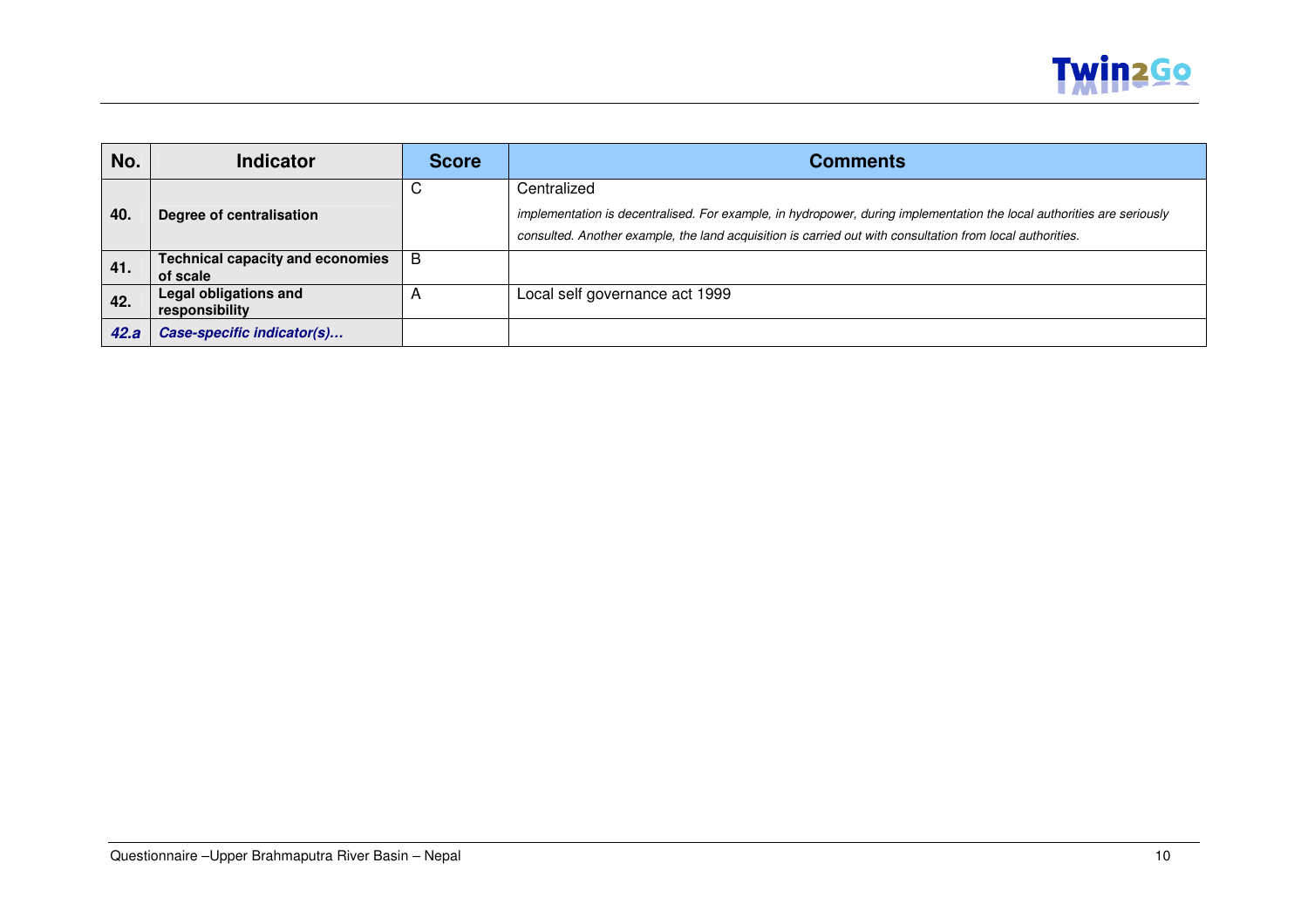

# **B) Context**

| No.  | <b>Indicator</b>                                                                                                 | <b>Score</b> | <b>Comments</b>                                                                                                                 |
|------|------------------------------------------------------------------------------------------------------------------|--------------|---------------------------------------------------------------------------------------------------------------------------------|
|      | I) Societal dimension                                                                                            |              |                                                                                                                                 |
| 43.  | Proportion of the population<br>living in rural areas                                                            | 84,24 %      | 22 824 000<br>(http://esa.un.org/unup/p2k0data.asp) (2005)                                                                      |
| 44.  | State of societal development                                                                                    | $\mathsf{C}$ | Medium high development for all<br>(http://hdr.undp.org/en/statistics/) (2009)                                                  |
| 45.  | Social sustainability (Gini<br>Index)                                                                            | $\mathsf{C}$ | 47,3<br>http://hdr.undp.org/en/media/HDR 2009 EN Complete.pdf (2009)                                                            |
| 46.  | Economic sustainability (e.g.<br>GDP)                                                                            | E            | $1,081$ (343 \$)<br>(http://siteresources.worldbank.org/ICPINT/Resources/icp-final-tables.pdf) (2005)                           |
| 47.  | <b>Effectiveness of formal</b><br><b>institutions</b>                                                            | Е            | 2,3 (corruption perception index)<br>http://www.transparency.org/policy research/surveys indices/cpi/2009/cpi 2009 table (2009) |
| 48.  | <b>Trustworthiness of economic</b><br>institutional setting - degree of<br>risk for foreign direct<br>investment | n/a          | http://www.quardian.co.uk/business/2009/may/22/recession-government-borrowing#zoomed-<br>picture (2009)                         |
| 49.  | Presence of avenues of dissent<br>- press freedom, freedom of<br>speech                                          | D            | 35.63 low (D) press freedom<br>http://en.rsf.org/press-freedom-index-2009,1001.html (2009)                                      |
| 49.a | Case-specific indicator(s)                                                                                       |              |                                                                                                                                 |
|      | II) Good Governance Principles at the national level - legal basis at the national level                         |              |                                                                                                                                 |
| 50.  | <b>Participatory regarding</b><br>decision making in the water<br>sector                                         | A            | All SH groups are considered, public hearing, actively motivated to contribute                                                  |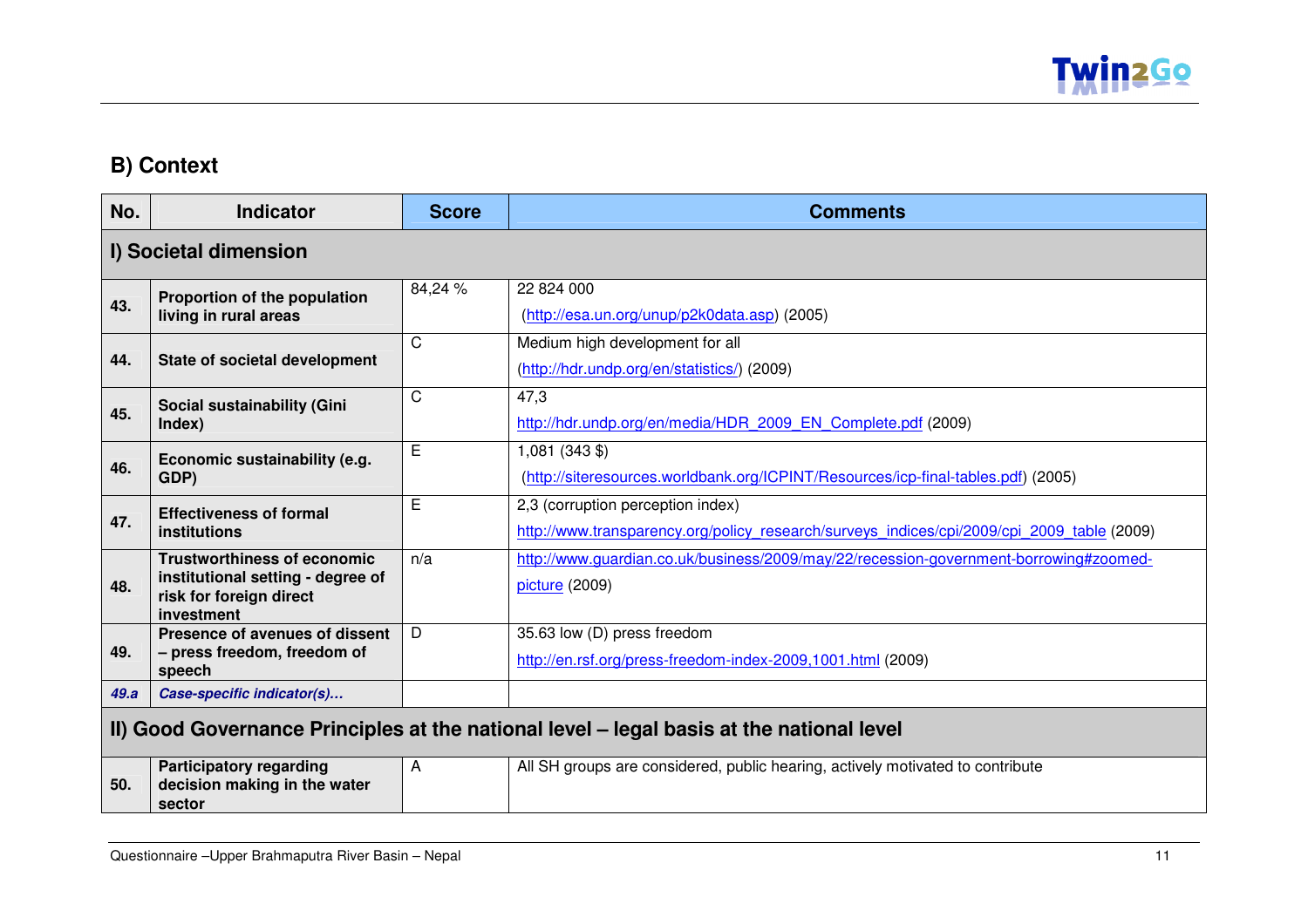

| No.  | <b>Indicator</b>                                                                        | <b>Score</b> | <b>Comments</b>                                                                                                                 |
|------|-----------------------------------------------------------------------------------------|--------------|---------------------------------------------------------------------------------------------------------------------------------|
| 51.  | <b>Transparency regarding water</b><br>allocation                                       | B            | Depends on requirement                                                                                                          |
| 52.  | <b>Effectiveness and efficiency</b><br>regarding decision making in<br>the water sector | B            | Control mechanism are in law, but monitoring and enforcement is weak                                                            |
| 53.  | <b>Equitable and inclusive</b>                                                          | A            |                                                                                                                                 |
| 54.  | Predictability - with regard to<br><b>IWRM and climate change</b>                       | C            | Under formulation<br>somehow this issue are considered, for example GLOF and climate change, flood etc.                         |
| 54.a | Case-specific indicator(s)                                                              |              |                                                                                                                                 |
|      | III) Environmental dimension                                                            |              |                                                                                                                                 |
| 55.  | Köppen-Geiger climate<br>classification (river basin)                                   | Cwa-Cwb      | Cwa: Temperate - dry winter - hot summer                                                                                        |
| 56.  | <b>Climate Moisture Index</b>                                                           | H            | 0,25 -1 humid, in Nepal partly sub humid and semi arid areas (2008)                                                             |
| 57.  | <b>Climate Moisture Index</b><br><b>Coefficient of Variation</b>                        | А            | $0 - 0,25$ (low variability)<br>http://atlas.gwsp.org (2008)                                                                    |
| 58.  | Per Capita Equivalent of<br><b>TARWR</b>                                                | С            | 8 170 m3/yr<br>(http://www.greenfacts.org/en/water-resources/figtableboxes/3.htm) (per capita 2005)                             |
| 59.  | Average water availability at the<br>river basin level (1995)                           | A            | 1000 mm/yr<br>http://www.env-edu.gr/Documents/World%20Water%20in%202025.pdf                                                     |
| 60.  | Annual renewable water supply<br>per person by river basin (1995)                       | B            | 1700-4000 m3/person/yr http://earthtrends.wri.org/pdf library/maps/2-4 m WaterSupply1995.pdf<br>Probably too old to be reliable |
| 61.  | <b>Projected annual renewable</b><br>water supply per person by<br>river basin (2025)   | B            | 1700-4000 m3/person/yr http://earthtrends.wri.org/pdf library/maps/2-4 m WaterSupply2025.pdf                                    |
| 62.  | <b>Relative Water Stress Index</b>                                                      | B            | < 0,2 (low RWSI) http://wwdrii.sr.unh.edu/download.html (1995)                                                                  |
| 63.  | <b>Climate Vulnerability Index</b>                                                      | D            | Medium high (44 - 51,9) http://ocwr.ouce.ox.ac.uk/research/wmpg/cvi/ (2008-2010)                                                |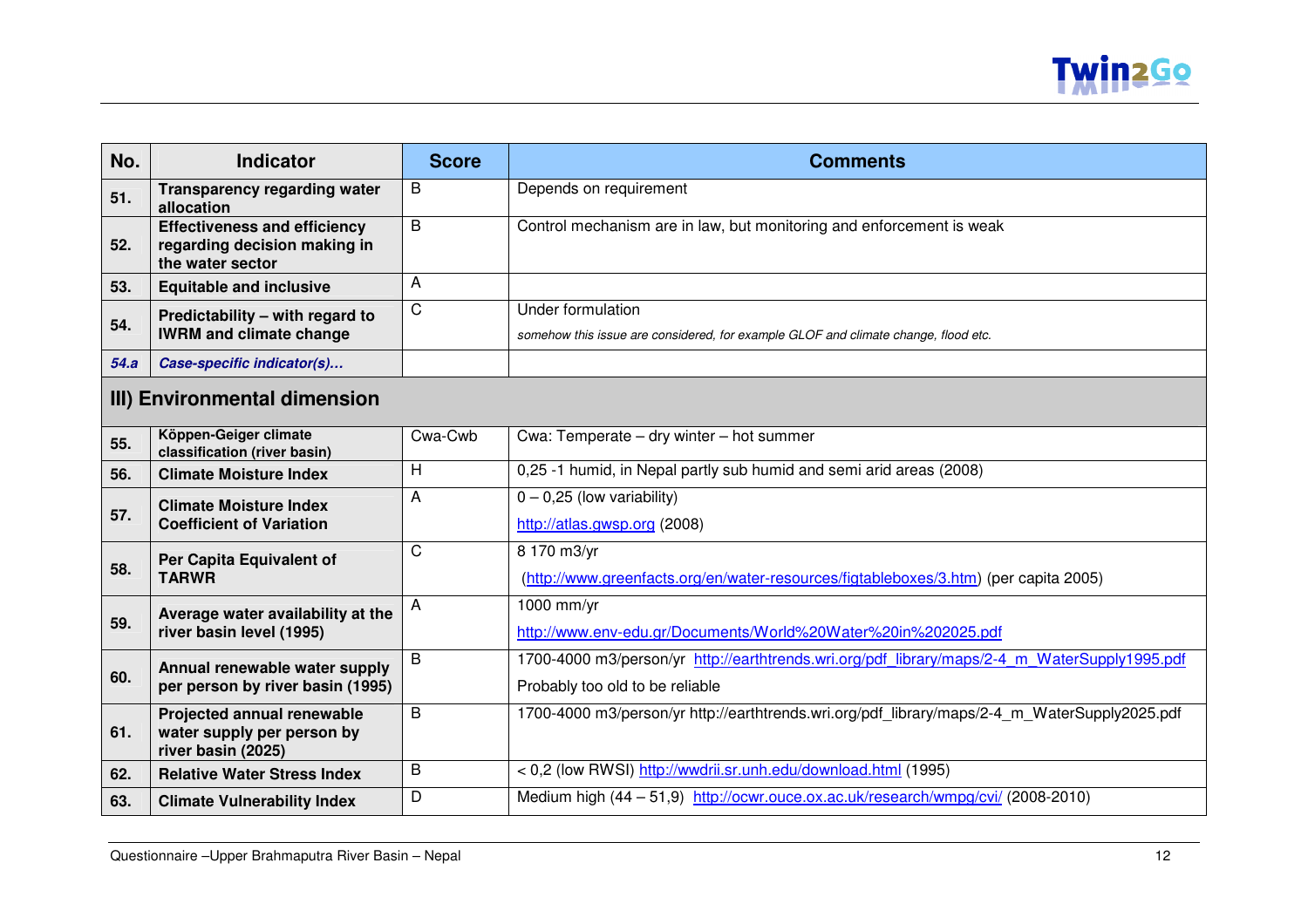

| No.  | <b>Indicator</b>                                                                                    | <b>Score</b> | <b>Comments</b>                                                                                                                                                                                                                                |
|------|-----------------------------------------------------------------------------------------------------|--------------|------------------------------------------------------------------------------------------------------------------------------------------------------------------------------------------------------------------------------------------------|
| 64.  | Degree to which water quality<br>status restricts usability of<br>users' types                      | B/C          | The degree of quality is not specified for water uses<br>Well, the choice C particularly refers to the Urban environment. But if we consider total watershed, for example Kosi, which<br>is less affected by pollution, the answer B fits more |
| 65.  | <b>Extent of flow and channel</b><br>modification                                                   | A            | Natural river courses<br>Depends upon cases/river basins, in refers to Kosi, there is small scale river trainings and channel modification can be<br>found.                                                                                    |
| 66.  | Impact of land-use changes on<br>hydrological processes                                             | B            | Sinking groundwater levels due to expanding city and agricultural areas, more water needs to be<br>extracted, shifting of crops                                                                                                                |
| 67.  | Uncertainty associated to<br>climate change predictions<br>regarding precipitation for the<br>basin | B            | 0,6- 0,8 (simulation 2050)                                                                                                                                                                                                                     |
| 67.a | Case-specific indicator(s)                                                                          |              |                                                                                                                                                                                                                                                |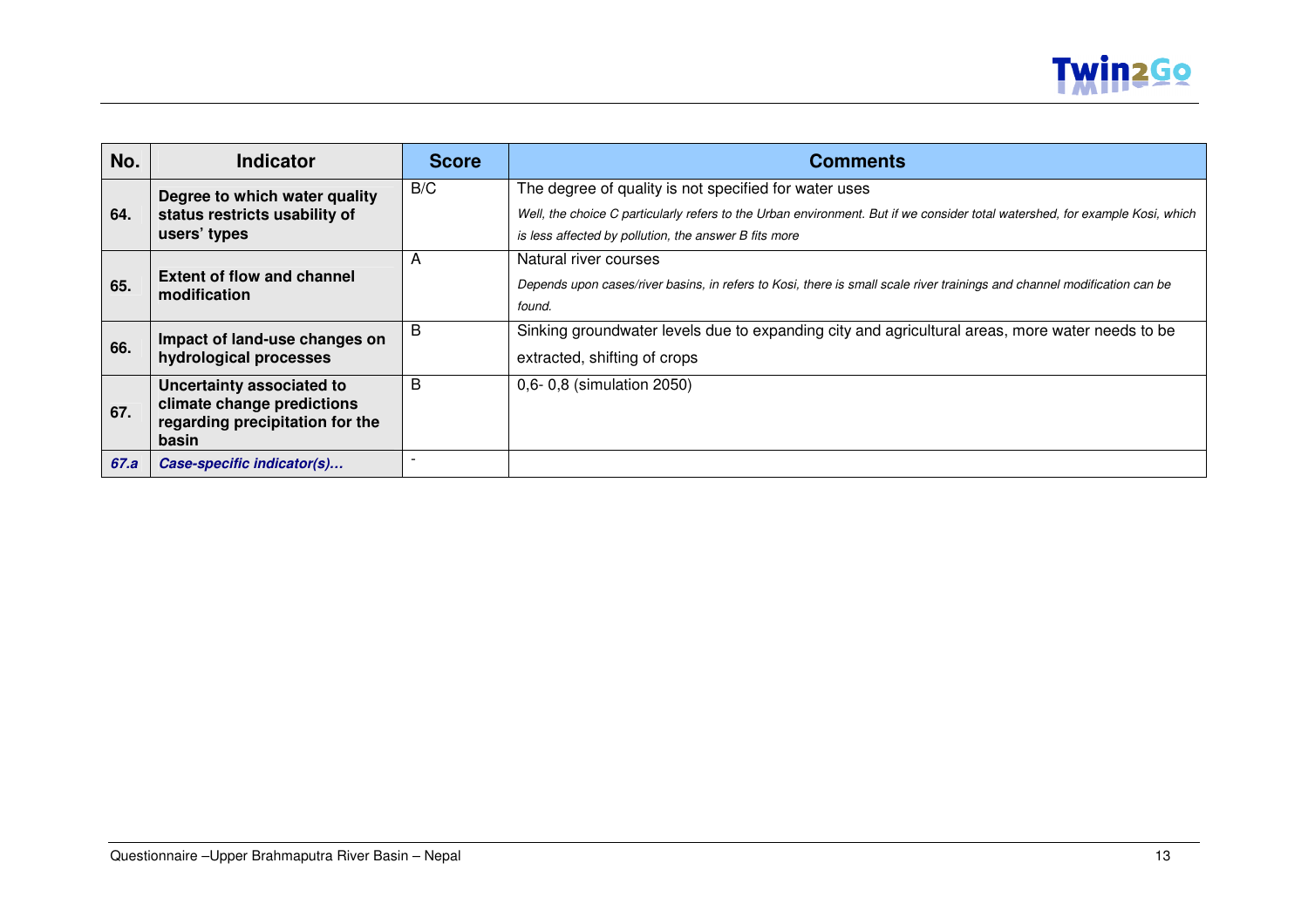

# **C) Performance**

| No.  | <b>Indicator</b>                                                                             | <b>Score</b> | <b>Comments</b>                                                                                                                                                                                                                                                                          |  |
|------|----------------------------------------------------------------------------------------------|--------------|------------------------------------------------------------------------------------------------------------------------------------------------------------------------------------------------------------------------------------------------------------------------------------------|--|
|      | I) Progress towards stated Goals                                                             |              |                                                                                                                                                                                                                                                                                          |  |
| 68.  | Progress towards sustainable<br>access to safe drinking water<br>(MDG drinking water target) | A            | On track<br>World Health Organization & UNICEF (2010): Progress on Sanitation and Drinking-water: 2010<br>Update. http://www.wssinfo.org/en/40_MDG2008.html                                                                                                                              |  |
| 69.  | Proportion of population with<br>access to improved drinking<br>water                        | $C(76-90)$   | 89%<br>http://mdgs.un.org/unsd/mdg/Data.aspx (2006)                                                                                                                                                                                                                                      |  |
| 70.  | Proportion of rural population<br>with access to improved<br>drinking water                  | $C(76-90)$   | 88%<br>http://mdgs.un.org/unsd/mdg/Data.aspx (2006)                                                                                                                                                                                                                                      |  |
| 71.  | Progress towards sustainable<br>access to basic sanitation<br>(MDG sanitation target)        | $\mathsf{C}$ | Not on track, 46% actually, in rural areas very limited<br>World Health Organization & UNICEF (2010): Progress on Sanitation and Drinking-water: 2010<br>Update. http://www.wssinfo.org/en/40 MDG2008.html                                                                               |  |
| 72.  | Proportion of population with<br>access to improved sanitation<br>facilities                 | $E$ (<50%)   | 27%<br>(http://mdgs.un.org/unsd/mdg/Data.aspx) (2006)                                                                                                                                                                                                                                    |  |
| 73.  | Proportion of rural population<br>with access to improved<br>sanitation facilities           | $E$ (<50%)   | 24%<br>(http://mdgs.un.org/unsd/mdg/Data.aspx) (2006)                                                                                                                                                                                                                                    |  |
| 73.a | Case-specific indicator(s)                                                                   |              |                                                                                                                                                                                                                                                                                          |  |
|      | II) Good governance principles as indicators for the process dimension                       |              |                                                                                                                                                                                                                                                                                          |  |
| 74.  | <b>Participatory regarding</b><br>decision making in the water<br>sector                     | A            | Public hearing, user committees and round tables<br>Other SH: B, would not consider this Perfect 'A'. The participation is good but not perfect. Otherwise the present water<br>crisis for example, Melamchi water supply and conflicts with local stakeholders would not have occurred. |  |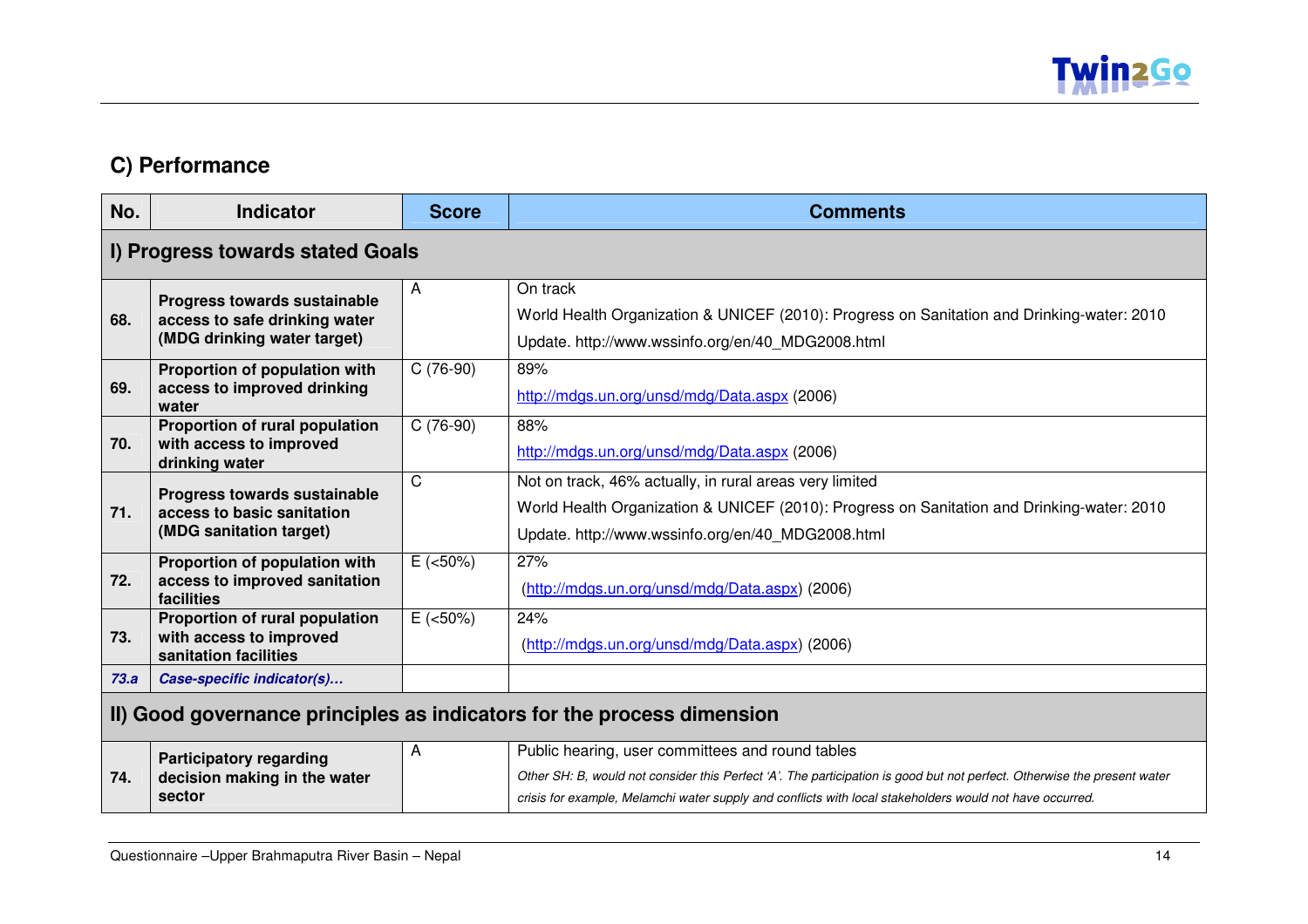

| No.  | <b>Indicator</b>                                                  | <b>Score</b> | <b>Comments</b>                                                                                       |  |
|------|-------------------------------------------------------------------|--------------|-------------------------------------------------------------------------------------------------------|--|
| 75.  | <b>Transparency regarding water</b>                               | A            | Provision of detailed information of new projects in the newspaper, contains information to quantity  |  |
|      | allocation                                                        |              | and quality of water                                                                                  |  |
| 76.  | <b>Effectiveness and efficiency</b>                               | C            | Goals set up by government not achieved, only goals in drinking water sector are achieved             |  |
|      | regarding decision making in<br>the water sector                  |              |                                                                                                       |  |
| 77.  | <b>Equitable and inclusive</b>                                    | B            | Progress in law, e.g participation of minimum of one woman                                            |  |
| 78.  | Predictability - with regard to<br><b>IWRM and climate change</b> | C            | Planned to consider in future planning activities                                                     |  |
| 78.a | Case-specific indicator(s)                                        |              |                                                                                                       |  |
|      | III) Stakeholder participation                                    |              |                                                                                                       |  |
| 79.  | Deliberative engagement<br>opportunities                          | B            | e.g. in terms of hydropower, protests from the population can change governmental decisions           |  |
| 80.  | Inclusiveness of stakeholder                                      | B            | Public hearing (mandatory by law) for each project contributes to consider all SH groups (for project |  |
|      | participation                                                     |              | affected people), government tries to fulfil demands of SH                                            |  |
| 80.a | Case-specific indicator(s)                                        |              |                                                                                                       |  |
|      | IV) Response to climate change                                    |              |                                                                                                       |  |
| 81.  | <b>Strategy for adaptation to</b>                                 | B            | NAPA each country is supposed to prepare plan for adaption to climate change, water as one of six     |  |
|      | climate change in the water<br>sector                             |              | sectors, Nepal is in process of preparing plan                                                        |  |
| 82.  | <b>Availability of specific</b><br>knowledge enabling adaptation  | E            |                                                                                                       |  |
|      | Awareness of water managers                                       | C.           | Not considered                                                                                        |  |
| 83.  | regarding adaptation to climate                                   |              | Climate change has to be assessed, is not in the priority of the government                           |  |
|      | change                                                            |              | Other SH: there is broad awareness of climate change and adaptation.                                  |  |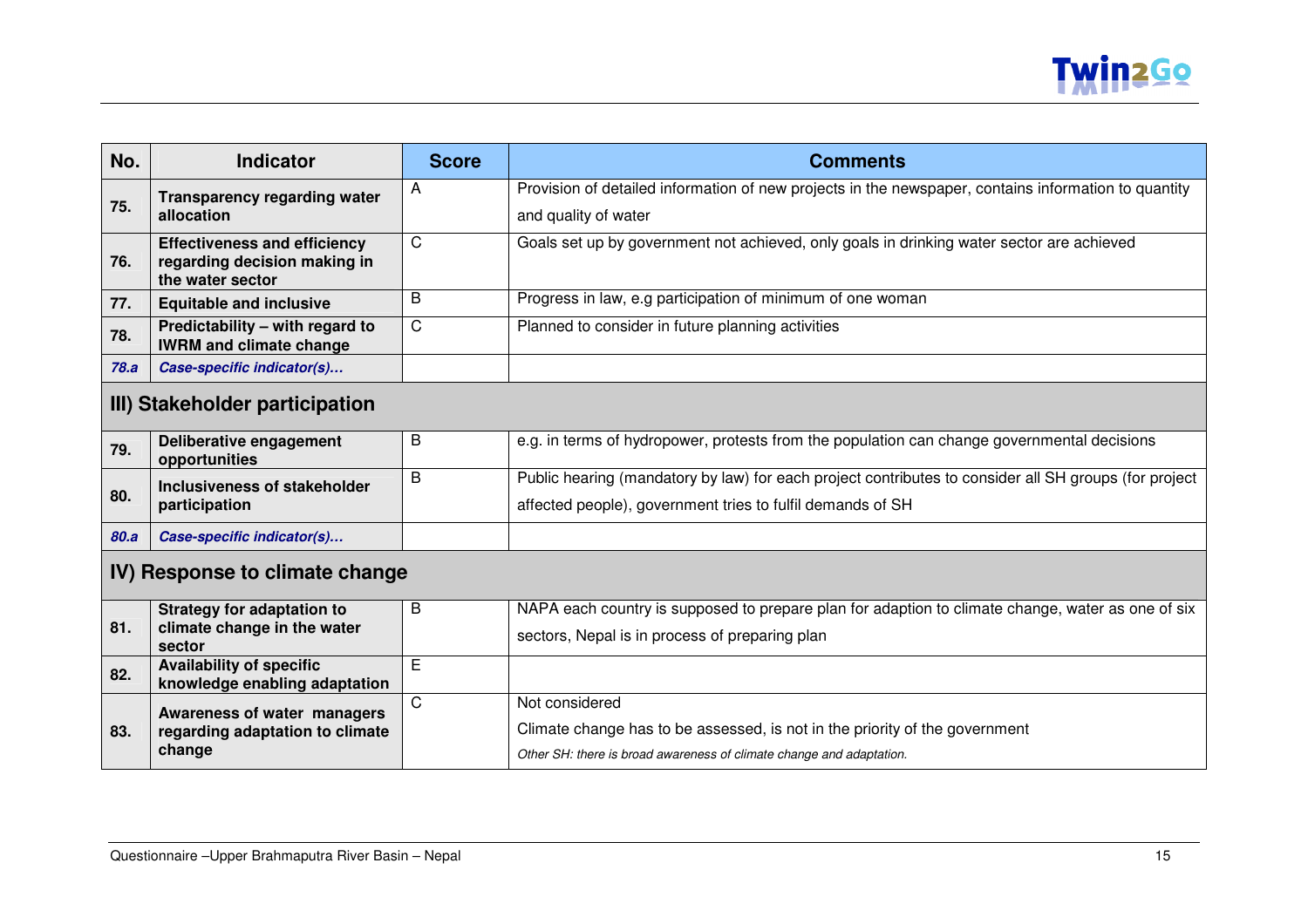

| No.  | Indicator                                                                                                                            | <b>Score</b>   | <b>Comments</b>                                                                                                                                                                                                               |
|------|--------------------------------------------------------------------------------------------------------------------------------------|----------------|-------------------------------------------------------------------------------------------------------------------------------------------------------------------------------------------------------------------------------|
| 84.  | <b>Coordinated implementation</b><br>process regarding adaptation<br>to climate change: Program /<br>Plan of activities and measures | $\overline{A}$ | NAPA is being prepared                                                                                                                                                                                                        |
| 85.  | <b>Operational activities</b><br>(measures)                                                                                          |                | Other SH: C Difficult to believe that there is no measures taken place. Some examples include; flood channelling, river<br>training work, awareness activities, regulation of some of the potentially dangerous glacial lake. |
| 86.  | Ways to deal with climate<br>variability (floods and<br>droughts)                                                                    | B              | Try to put in place for some cases, e.g. GLOFS, one warning system was implemented but is<br>actually not working                                                                                                             |
| 86.a | Case-specific indicator(s)                                                                                                           |                |                                                                                                                                                                                                                               |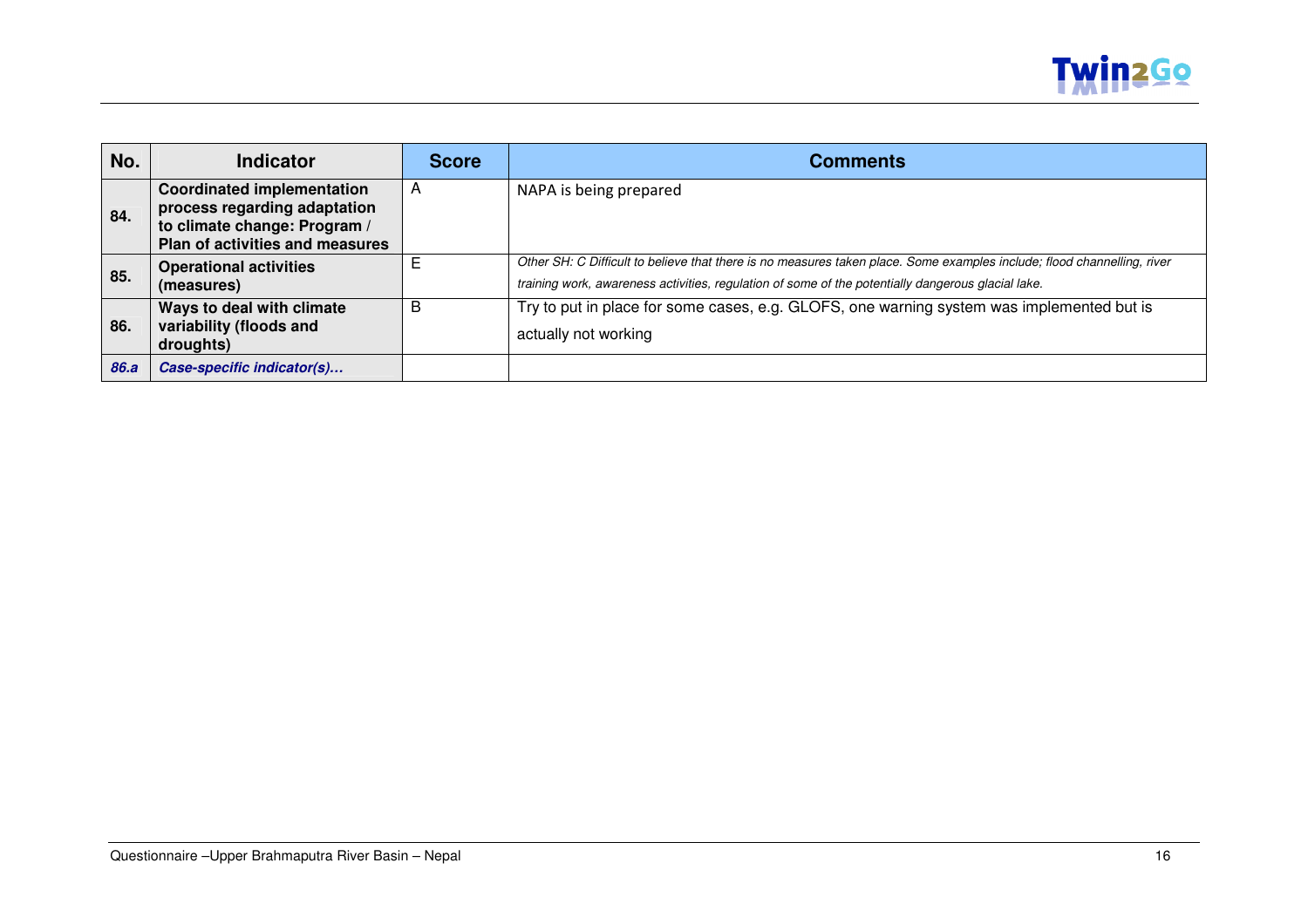

## **Addendum - Context**

| No.                             | <b>Indicator</b>      | <b>Score</b> | <b>Comments</b>                                                                                                                                  |  |  |
|---------------------------------|-----------------------|--------------|--------------------------------------------------------------------------------------------------------------------------------------------------|--|--|
| <b>I) Basin Characteristics</b> |                       |              |                                                                                                                                                  |  |  |
| 67a                             | <b>Sub-Basin Size</b> |              | 147,181 km <sup>2</sup> (entire area of Nepal is part of the Ganges Basin), special focus on Kosi River: Nepalese part is 30,700 km <sup>2</sup> |  |  |
| 67b                             | Transboundary         |              | Yes                                                                                                                                              |  |  |

## **Addendum - Performance**

| No.                                                 | <b>Indicator</b>                      | <b>Score</b> | <b>Comments</b>                                                                                                                                                                                                                                                                                                                                                                                                      |  |  |  |
|-----------------------------------------------------|---------------------------------------|--------------|----------------------------------------------------------------------------------------------------------------------------------------------------------------------------------------------------------------------------------------------------------------------------------------------------------------------------------------------------------------------------------------------------------------------|--|--|--|
| I) Environmental sustainability                     |                                       |              |                                                                                                                                                                                                                                                                                                                                                                                                                      |  |  |  |
| a) State of the water resources and the environment |                                       |              |                                                                                                                                                                                                                                                                                                                                                                                                                      |  |  |  |
| 87                                                  | <b>Aquatic biodiversity</b>           | B            |                                                                                                                                                                                                                                                                                                                                                                                                                      |  |  |  |
| 88                                                  | <b>Invasive exotic species</b>        | B            |                                                                                                                                                                                                                                                                                                                                                                                                                      |  |  |  |
| 89                                                  | Surface and groundwater<br>quality    | B            |                                                                                                                                                                                                                                                                                                                                                                                                                      |  |  |  |
| 90                                                  | Groundwater use                       | C            |                                                                                                                                                                                                                                                                                                                                                                                                                      |  |  |  |
| 91                                                  | <b>Water Exploitation Index (WEI)</b> | C            | given a Number C considering the whole nepal scenario. Lower part of Nepal called Terai below<br>the churiya range areas are in water stress due to over exploitation and deforestation. Similarly<br>flow in the major rivers of Nepal are showing the decreasing trend (May be the reason of climate<br>change still the matter of research). Major cities of Nepal and rural area are facing a water<br>scarcity. |  |  |  |